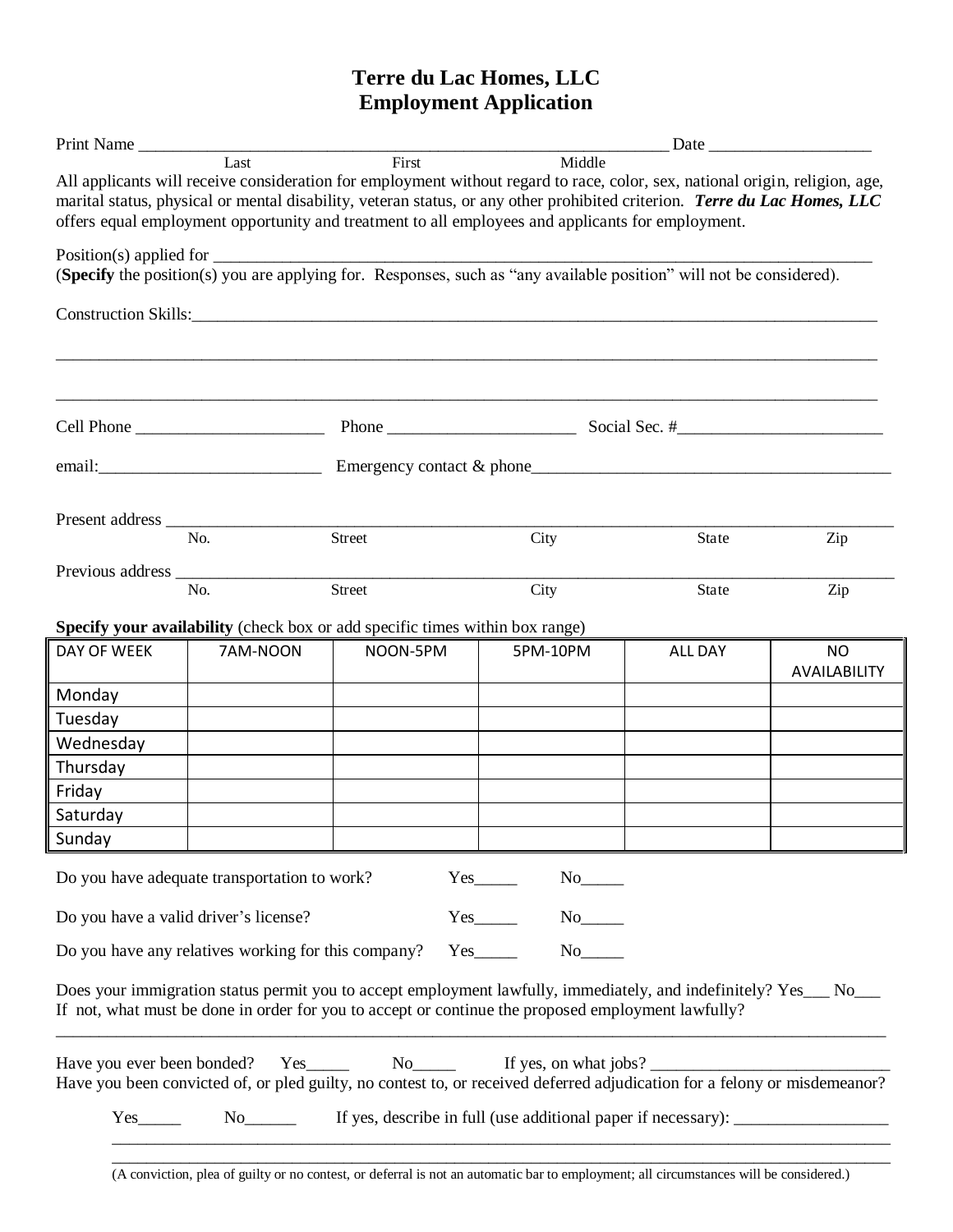#### **Record of Previous Employment**

| <b>Present Employer</b>                                                      |                                                               |                  |  |  |
|------------------------------------------------------------------------------|---------------------------------------------------------------|------------------|--|--|
|                                                                              |                                                               | Type of Business |  |  |
|                                                                              |                                                               |                  |  |  |
|                                                                              |                                                               |                  |  |  |
|                                                                              |                                                               |                  |  |  |
|                                                                              |                                                               |                  |  |  |
|                                                                              |                                                               |                  |  |  |
|                                                                              | <u> 1989 - Johann Barn, mars an t-Amerikaansk politiker (</u> |                  |  |  |
| Last immediate supervisor's name and title                                   |                                                               |                  |  |  |
|                                                                              |                                                               |                  |  |  |
| What did you like LEAST about this job?                                      |                                                               |                  |  |  |
|                                                                              |                                                               |                  |  |  |
| May we contact your present employer now without jeopardizing your position? |                                                               |                  |  |  |
|                                                                              |                                                               |                  |  |  |
|                                                                              |                                                               |                  |  |  |
|                                                                              |                                                               |                  |  |  |
|                                                                              |                                                               |                  |  |  |
|                                                                              |                                                               |                  |  |  |
| Starting duties                                                              |                                                               |                  |  |  |
|                                                                              |                                                               |                  |  |  |
| Last immediate supervisor's name and title                                   |                                                               |                  |  |  |
|                                                                              |                                                               |                  |  |  |
|                                                                              |                                                               |                  |  |  |
|                                                                              |                                                               |                  |  |  |
|                                                                              |                                                               |                  |  |  |
|                                                                              |                                                               |                  |  |  |
|                                                                              |                                                               |                  |  |  |
|                                                                              |                                                               |                  |  |  |
|                                                                              |                                                               |                  |  |  |
|                                                                              |                                                               |                  |  |  |
|                                                                              |                                                               |                  |  |  |
|                                                                              |                                                               |                  |  |  |
|                                                                              |                                                               |                  |  |  |
|                                                                              |                                                               |                  |  |  |
| Reason for leaving                                                           |                                                               |                  |  |  |

## **If more than three previous employers, list others here:**

| <b>Dates</b><br><b>From</b><br>To- | <b>Company and Address</b> | <b>Position or Type of</b><br>Work | Salary or<br><b>Wage</b> | <b>Reason for Leaving</b> |
|------------------------------------|----------------------------|------------------------------------|--------------------------|---------------------------|
| -                                  |                            |                                    |                          |                           |
|                                    |                            |                                    |                          |                           |

Please explain fully any gaps in your employment history \_\_\_\_\_\_\_\_\_\_\_\_\_\_\_\_\_\_\_\_\_\_\_\_\_\_\_\_\_\_\_\_\_\_\_\_\_\_\_\_\_\_\_\_\_\_\_\_\_\_\_

What machines or equipment can you operate? \_\_\_\_\_\_\_\_\_\_\_\_\_\_\_\_\_\_\_\_\_\_\_\_\_\_\_\_\_\_\_\_\_\_\_\_\_\_\_\_\_\_\_\_\_\_\_\_\_\_\_\_\_\_\_\_\_\_\_\_

#### **Educational Record**

| <b>School</b>                | Date       | <b>Name of School</b> | City | <b>Major Course or</b><br><b>Subject</b> | Did you graduate? |
|------------------------------|------------|-----------------------|------|------------------------------------------|-------------------|
| <b>High School</b>           | To<br>From |                       |      |                                          |                   |
| <b>College or University</b> |            |                       |      |                                          |                   |
| Other                        |            |                       |      |                                          |                   |